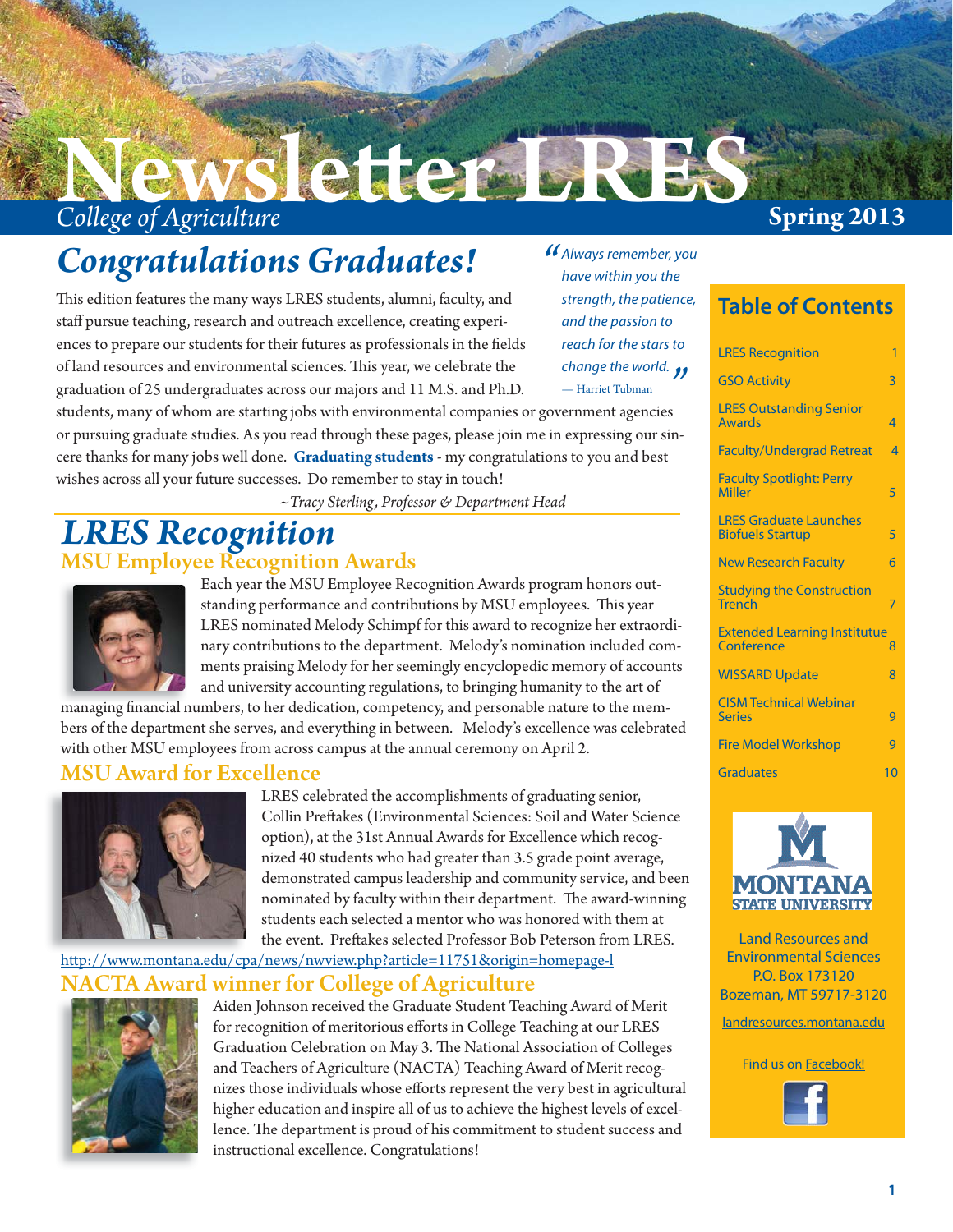## *LRES Recognition (continued)*



**Hally Berg** took third place in the student paper competition with her presentation "The impact of tall butt ercup (*Ranunculus acris*) on plant diversity and productivity". At the Western Society

of Weed Science conference in San Diego in March.



**Christina Herron-Sweet** took first place in the student paper competition with her presentation "Does spotted knapweed alter pollinator visitation in native plant communities" at the Western

Society of Weed Science conference in San Diego. **Christina** was also the recipient of a \$1000 student scholarship.



**John Long** published a paper with Paul Stoy entitled *Quantifying the periodicity of Heinrich and Dansgaard–Oeschger events during Marine Oxygen Isotope Stage 3* to Quarternary Research Journal,

a project he started while taking ENCS 465/565 and LRES 591. View the article at: http://www.sciencedirect.com/science/article/pii/S0033589413000215



**Tristy Vick-Majors** and **Alex Michaud's**  Antarctic research and field work at Subglacial Lake Whillans with WISSARD was

showcased in a MSU News Service article *MSU Grad Students Part of Historic Expedi-*

*tion in Antarctica*. View the full article here: http://www.montana. edu/cpa/news/nwview.php?article=11639

**Tristy Vick-Majors** and **Alex Michaud,** along with **John Priscu, Susan Kelly,** and **Rob Edwards,** were also featured in the MSU Alumni Association magazine, the *Collegian*, showcasing their work and historical expedition in Antarctica this year.



**Adam Sigler** was recognized for his water quality monitoring and watershed stewardship efforts with the 2013 Special Individuals Award from the Montana Wetland Council and the

Montana Watershed Coordination Council.



**Tony Hartshorn** was invited to lead an interactive "breathanalysis" segment for the ~700 attendees of the films Chasing ice (http://www.  $chasingice.com$ ) and TRUST Alaska  $(htt p://$ vimeo.com/33921321) at the Emerson Center

where a dozen participants witnessed the carbon dioxide and water vapor concentrations in their breath.



**Jane Mangold** received the Western Society of Weed Science (WSWS) Distinguished Achievement Award for Outstanding Weed Scientist Early Career – Public Sector, at the WSWS conference in San Diego in March.



**Cliff Montagne** was awarded the 2012 Lifetime Achievement Award at the student group NECO's (Network of Environmentally Conscious Organizations) annual Greenie Award ceremony.



*collaboration*. View the full article at: http://www.montana.edu/cpa/news/nwview. php?article=11607 **Bob Peterson** was awarded the American Mosquito Control Association Presidential (AMCA)

Citation for his exceptional work on the risk benefit of mosquito spraying and West Nile virus

at the annual meeting of the AMCA this year. **Peterson** was also named Chair for the 2013 Science Policy Committee for Entomological Society of America (ESA); the ESA is the largest organization serving the professional and scientific needs of entomologists and people in related disciplines in the world.



Dave Ward, Tim McDermott, and

**Bill Inskeep** were among significant contributors of scientific content to the Atlas of Yellowstone which won a top award this year from the American Publishers Association, the PROSE award for Excellence in Physical Sciences and Mathematics.

#### http://www.atlasofyellowstone.net/



**John Priscu** was invited to speak about "The Hidden World Beneath the Antarctic Ice Sheet" at TEDxBozeman; a local, self-organized event bringing people together in the spirit of ideas

worth spreading. www.tedxbozeman.com

**John Priscu and his lab group's** research was highlighted in: ■ Nature: http://www.nature.com/news/lake-drilling-team-discovers-life*under-the-ice-1.12405*

■ National Geographic: http://news.nationalgeographic.com/ *news/2013/02/130205-antarctica-ice-life-moons-science-environment-lakes/* ■ New York Times: http://www.nytimes.com/2013/01/15/science/wis*sard-project-seeks-signs-of-life-under-antarctica.html?ref=science*



Three of our LRES students were chosen as Ag Ambassadors for 2013-14, joining 12 other ambassadors from the College of Agriculture (COA) to recruit and retain

students from across the state by helping them learn more about the exciting opportunities in our college. Congratulations to **Erik Anderson** (Soil & Water) from Helena, MT, **Tucker Colvin** (Enviro Biol) from Helena, MT and **Michaela O'Donoghue**, (Enviro Biol) from Santa Fe, NM. **Michaela** was also elected as COA Senator.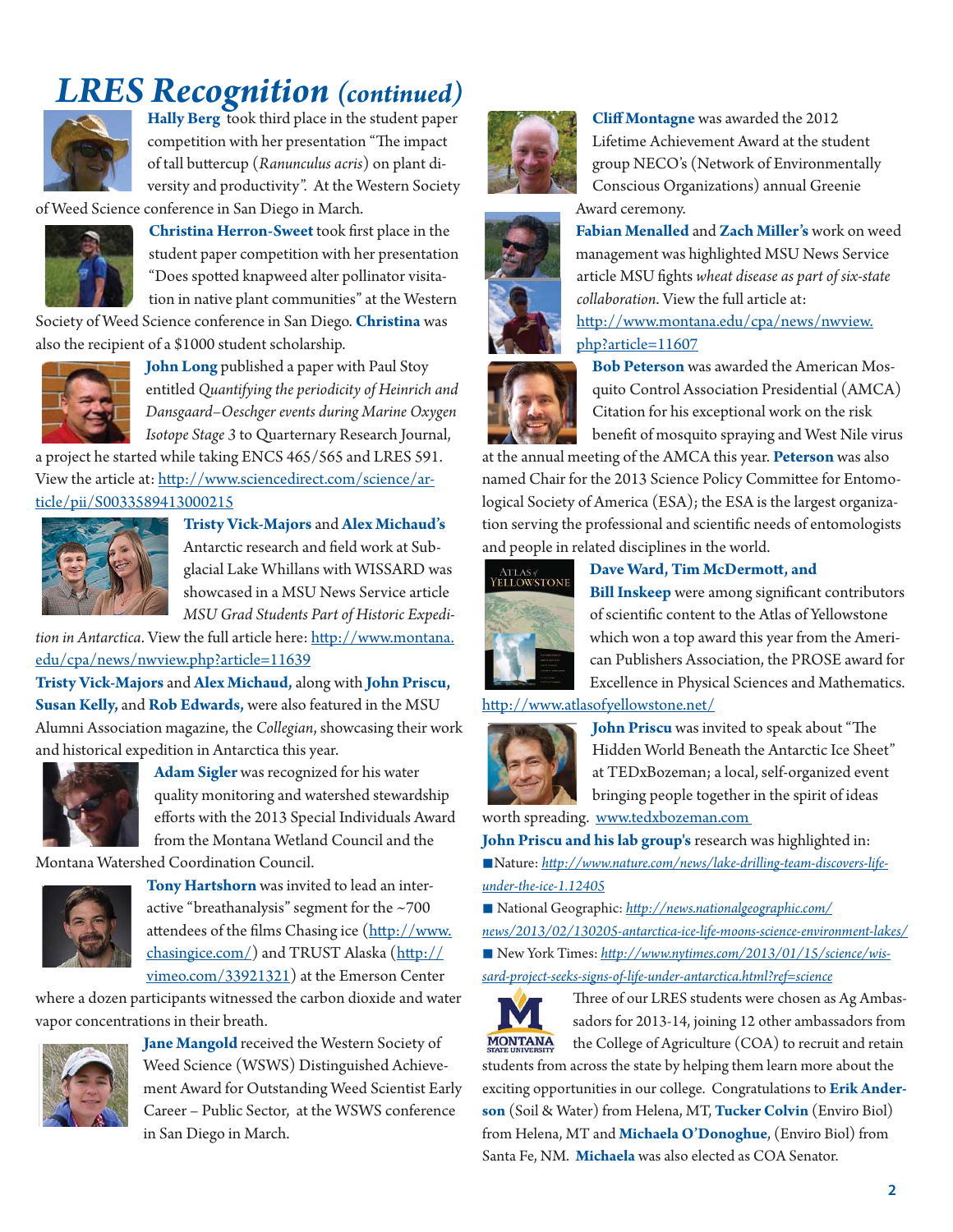# *LRES Recognition (continued)*







Left: (L to R) Lucy Marshall, Cathy Zabinski, and Lisa Rew at the MSU Promotion and Tenure ceremony.

Congratulations to **Lucy Marshall** and **Lisa Rew** for earning tenure and promotion to Associate Professor and to **Cathy**  Zabinski for her promotion to Professor. Their achievements were recognized at President Cruzado's Celebratory Dinner on April 30th. Additionally, retention for **Stephanie Ewing** and **Paul Stoy** was awarded. Please take a moment to congratulate our accomplished faculty! Also, join us on **May 3rd at 5 pm at Colombo's** where we will continue our tradition of celebrating these milestones together.

## *GSO Activity: 3rd annual LRES Research Colloquium*

The 3rd Annual LRES Research Colloquium was a huge success with record attendance of over 75 participants. Thanks to all the students who presented. We heard about a wide variety of fascinating research ranging from the discovery of living organisms in subglacial Antarctic lakes to the role of organic matter in sustainable agricultural systems to the metabolic interactions among inhabitants of hot spring microbial mat communities. Dr. David Carlson, founder and chief editor of the journal *Earth System Science Data* and previous director for NCAR, presented an interesting new framework for approaching environmental problems and stressed the importance of open source data for the future of environmental science. The talks were followed by posters that showcased the diversity of our department. Posters highlighted the interesting work occurring in all departmental fields including hydrology, agriculture, soil science, remote sensing, invasive plant ecology, microbial ecology and entomology. The quality and diversity of the work attracted attendees from multiple departments. Thanks to all the participants and the audience for sharing their knowledge and interest in environmental science!

The following day, Dr. Carlson also presented an intriguing lecture, entitled: *Humans in the Northern Hemisphere - What have We Wrought?,* on the impact humans have had in the northern hemisphere. This sparked a thought tation poster. Right: Ph.D. student Karin provoking question and answer session afterwards where Dr. Carlson suggested some changes that will need to occur in order to prevent further impact. Many students enjoyed the following social with Dr. Carlson where they discussed some of the most pressing issues in today's climate.



Students from around campus come to view the interesting posters presented by our LRES students.



Graduate student, Jason Wood, pays close attention to a presentation.



Master's student Hally Berg gives her research presentation entitled: *Understanding the Ecology and Integrated Management of Tall Buttercup (Ranunculus acris). Management of Tall Butterc*





Above: A student takes notes on a presen-

Neff gives her research presentation entitled: *Carbon and Nitrogen Cycling in Mixed Vegetable Production.*

#### **LRES in the Newspaper!**



LRES student, Katie Noland, is featured planting a tree for Earth Day on the cover of the Bozeman Daily Chronicle. Photo: BOZEMAN DAILY CHRONICLE/ADRIAN SANCHEZ-GONZALEZ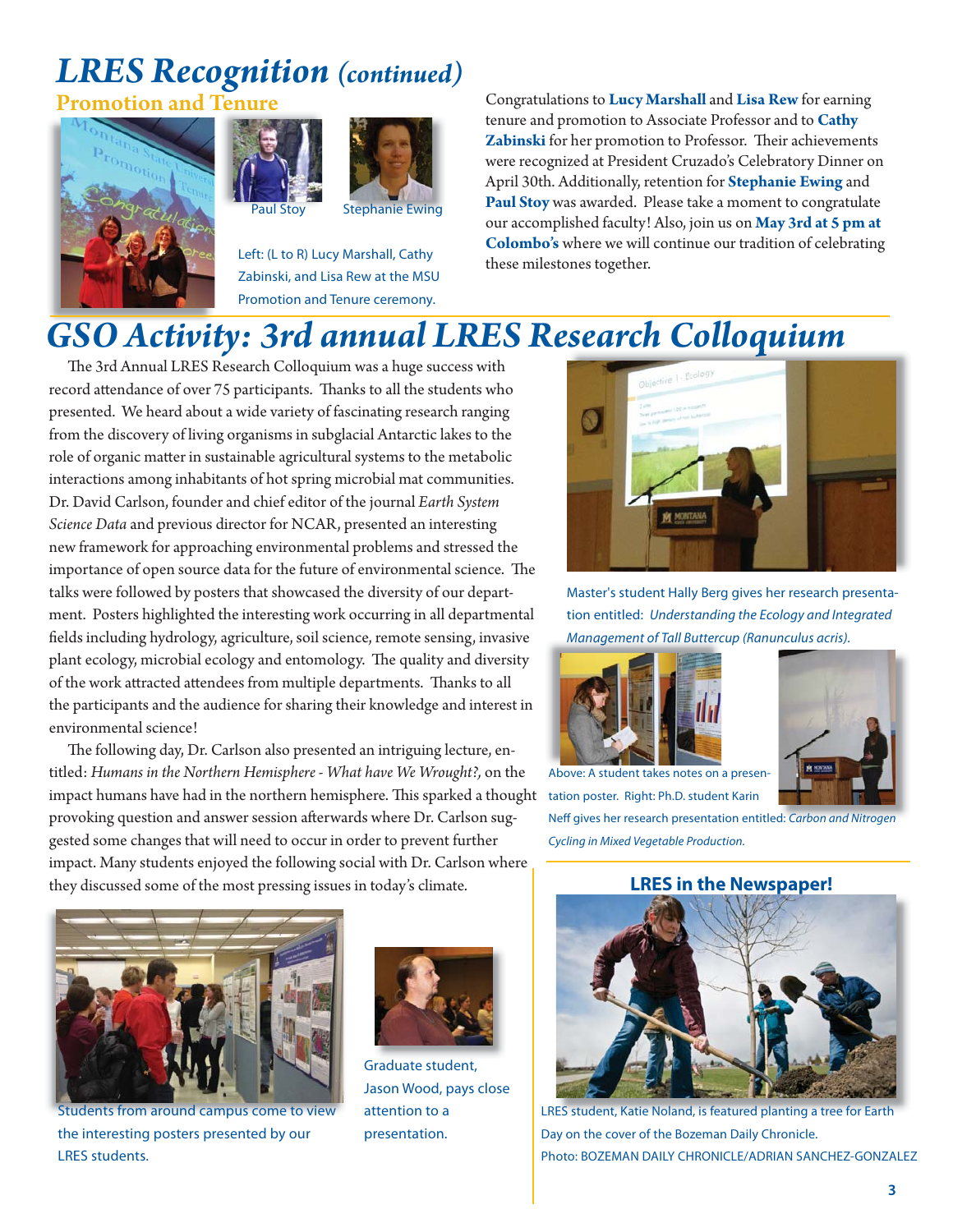### *LRES Outstanding Senior Awards* **lin Preftakes**



Collin graduates this semester with a B.S. in Environmental Science with a concentration in Soil and Water Science with Honors, and a minor in Spanish. For many of his years as an undergraduate, Collin has worked in LRES research laboratories. He has worked in the Comparative Bio-

logical Risk Assessment Laboratory since 2009. Before that, he worked in Dr. David Weaver's Wheat Stem Sawfly Lab for a year. During his time at MSU, Collin has for all intents and purposes performed as a seasoned graduate student, conducting independent research, presenting scientific papers at research conferences, and co-authoring two peer-reviewed journal articles. These are activities which we strive to provide our students; however, what is rare is that Collin has additionally published a peer-reviewed journal article as the senior author. Besides his undergraduate studies and research, he has been involved in many other pursuits including participation in several MSU clubs and as current president of the MSU Environmental Resources Club. Also, Collin has won several awards and scholarships, including the President's List and Dean's List, the Bill & Anita Jones Agriculture, Montana Wheat & Barley, and Land Resources Stewardship scholarships, and Steven L. Johnson Scholarship for Outstanding Achievement in Spanish. All of this recognition throughout Collin's undergraduate program culminated this year in his MSU Award for Excellence, only awarded to 40 MSU Seniors, and his feature photo on this semester's "Linked to Agriculture" publication. The Department looks forward to his continued success and working with him as he pursues his Ph.D. in Ecology and Environmental Sciences. *- Nominator, Bob Peterson*

### Dylan Strike



Dylan is graduating with Highest Honors with a B.S. in Sustainable Food and Bioen-w ergy Systems with an Agroecology concen-e tration. He is from Pinedale, Wyoming and brings with him a strong work ethic and a b keen appreciation for the places he has lived. k This strong sense of place transformed into a

committed interest in local food production. Dylan was involved in the early stages of the 1000 Gardens Project, a small market garden operation that he and other students independently created while also doing their internship at Towne's Harvest Garden, and he joined another student in creating an exceptional short film on local food systems called "Bozeman Eats" (https://vimeo.com/40781403). Dylan became Dean Williamson's right-hand man in managing Dean's market garden farm in the Gallatin Valley and he was active in Network of Environmentally Conscious Student Organization (NECO), the Spanish Club, and Friends of Local Food student groups, all while being a student and working on an undergraduate research project studying the phenology of *Th laspi arvense*. Dylan is highly regarded by his peers, instructors and employers, and continues to volunteer for Foodscape and Coffee-2-Compost which are non-profit groups in SW Montana. He has been a model student as an SFBS and LRES graduate, and was nominated by the LRES Scholarship Committee for Outstanding Undergraduate Student in the College of Agriculture. He is now the Farm Manager for the Three Hearts Farm in Bozeman, where we wish him the best and every continued success in his future accomplishments and contributions in the area of sustainable food production. - *Nominator, Bruce Maxwell*

### *LRES 2013 Undergraduate/Faculty Retreat LRES undergraduate students and faculty gathered for a spring semester retreat with a night of food and fun, and a day of cross country skiing.*

 Undergraduate students and faculty from the Land Resources and Environmental Sciences Department gathered to kick off the spring semester with a winter retreat on February 1-2 at Homestake Lodge in the Highland Mountains between Whitehall and Butte. Students and faculty enjoyed tasty food, lively conversation and games on Friday evening. Saturday morning began with some participants warming up the trails with an early morning cross-country ski. After breakfast everyone geared up for a day of cross-country skiing on the beautifully groomed trails around the lodge. The students and faculty had a great time getting to know each other better and sharing the wintertime beauty of Montana's mountains. The retreat was made possible with a grant from Provost Martha Potvin in support of building community between undergraduate students and faculty. *~Jane Mangold*



Left: Students and faculty sit down for dinner at the Homestake Lodge

Right: After breakfast the group lined up for a photo before hitting the trails

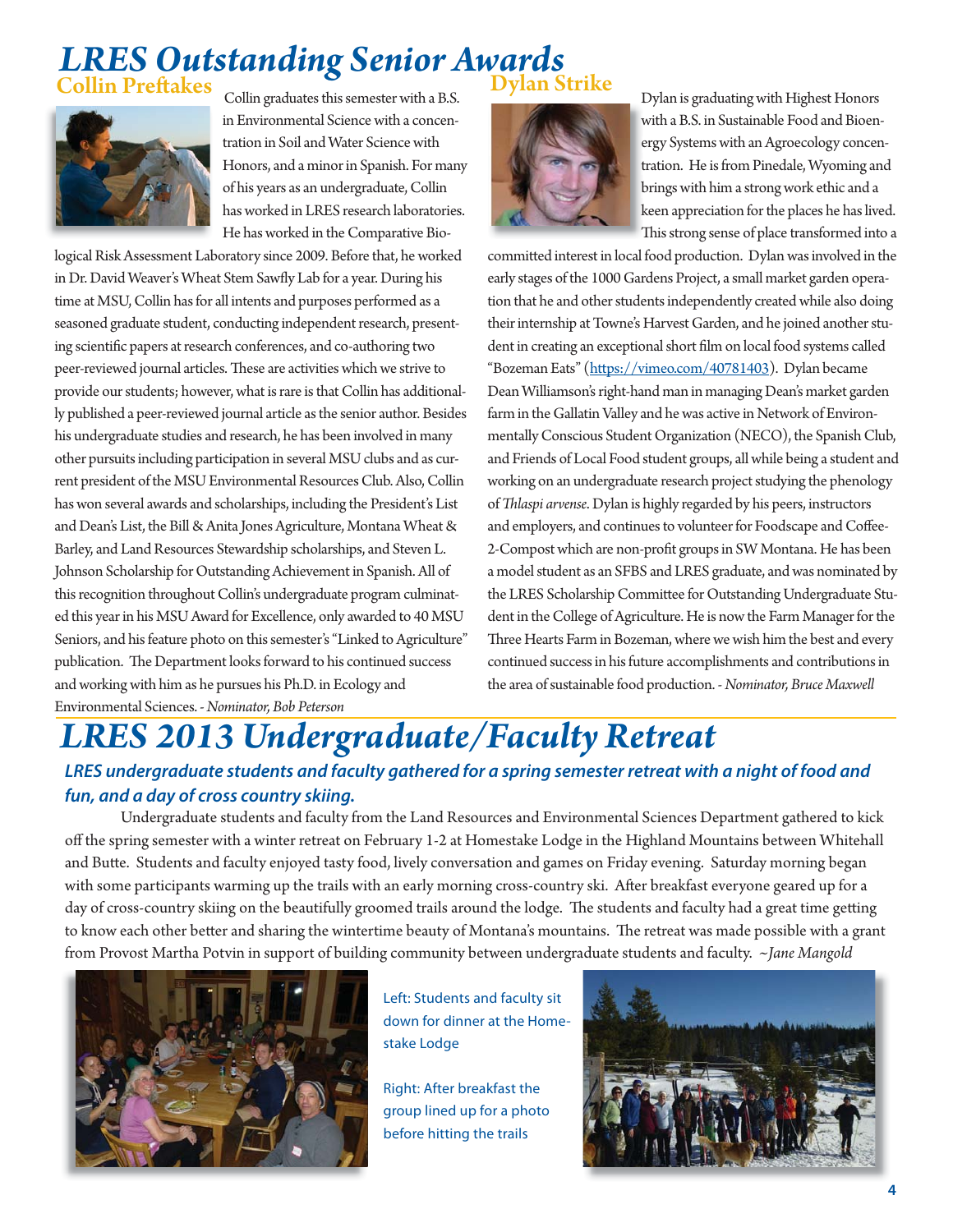## *Faculty Spotlight: Perry Miller*



 Dr. Perry Miller is a professor of sustainable cropping systems with active field research and teaching focused strongly on crop diversification in the semiarid northern Great Plains. With help from several MSU colleagues, water and resource-use-efficiency, economics,

and soil carbon and nitrogen management are studied in the context of no-till or organic farming systems. A special emphasis of Dr. Miller's has been pulse crop ecology since pea and lentil (and to lesser extent, chickpea) have proven to have a strong rotational fit within dryland wheat production. Pulse crop production once trivial in Montana now exceeds a half million acres annually due to a concerted effort by several MSU researchers. A February pulse crop Extension day in Conrad drew 250 growers, half of whom had never grown pulse crops. Pulse crops are versatile, being grown for food, feed, forage, and even 'fuel'. Recent crop energy budgets conducted by Ph.D. student Mac Burgess showed that nitrogen fertilizer is the dominant energy input in Montana's wheat systems. Pulse crops in rotation with wheat change energy metrics both by making wheat more productive for a given set of inputs, and by offsetting a portion of nitrogen fertilizer. Dr. Miller teaches AGSC 428 / LRES 529 *Sustainable Cropping Systems* and co-teaches LRES 528 *Bridging Principles and Practices of Sustainable Cropping Systems*. Largely due to the popularity of the recently convened Sustainable Food and Bioenergy Systems cross-college program, enrollment in AGSC 428 has soared from 10–15 students every other year to 30–35 students every year.

 Perry received a Master's degree in Crop Science at the University of Guelph (Canada) and a Ph.D. in Agronomy and

Plant Genetics from the University of Minnesota. Hailing from Saskatchewan, he joined LRES in 1998 to initiate his Cropping Systems Research Project. With the very able help of Research Associate, Jeff Holmes, this project has grown more than 25 crops in various research scenarios around Montana. Graduate research projects (Mac Burgess, Justin O'Dea, Susan Tallman) have focused on the use of green manure crops for greening the summer fallow period in the Golden Triangle region of Montana, and integrated crop–livestock strategies for organic systems (Stephen Johnson).



Growers listening intently during Dr. Miller's pulse crop presentation.



Wheat test plots at different N fertilizer rates following pea and lentil green manures, Amsterdam, MT, 2011.

#### *LRES Graduate Launches Biofuels Startup Company -* **Summary of Bozeman Daily Chronicle article http://www.bozemandailychroin** com/news/montana\_state\_universityarticle\_080e0d68-7a57

 LRES graduate Dr. Mark Kozubal is partnering with MSU in his local biofuels startup company, called *Sustainable Bioproducts*, to turn a fungus discovered in the highly acidic hot springs of Yellowstone National Park into sustainable energy. The fungus, called MK7, was discovered in the Yellowstone geyser basin in 2009. Kozubal and co-inventors LRES professors Bill Inskeep and Richard Macur have filed a patent and found that MK7 not only thrives in hot springs, but it also eats algae and, when dried, oozes oil.

*Sustainable Bioproducts* is funded by a NSF Small Business Innovation and Research grant to investigate the feasibility of using this organism for biofuels production.



Hot springs, Yellowstone National Park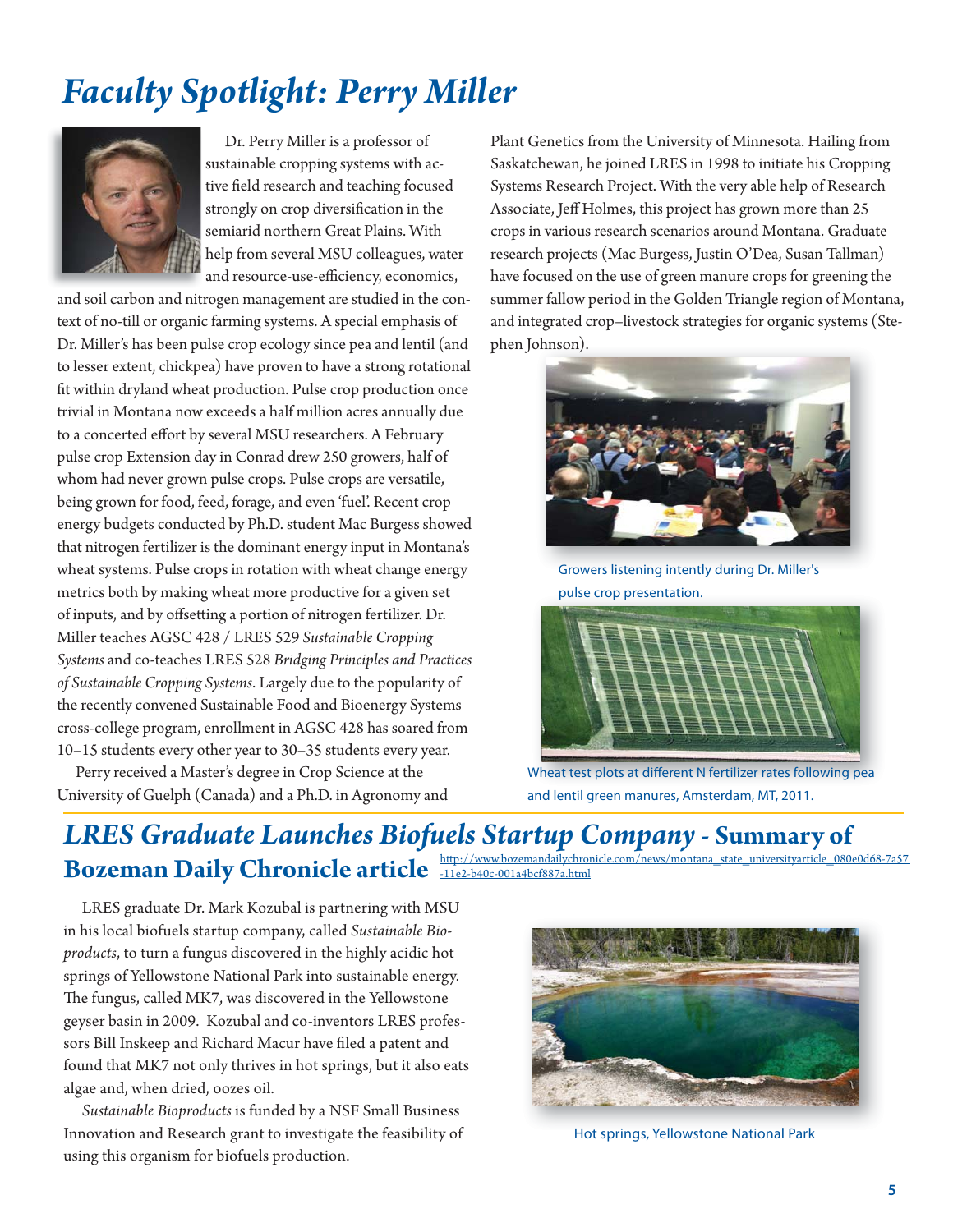### *New Research Faculty Please welcome the following new LRES research faculty!*

#### Dr. Ryan Jones



 I am a microbial ecologist but I approach my research from the perspective of an evolutionary geneticist and rely heavily on molecular data. The frequent advances in genomic techniques and the abundance of information they provide fascinate me, and I try to incorporate the latest technological and analytical advances into my research. I have focused on the application of community phylogenetic techniques (largely developed by plant and animal evolutionary biologists) towards a greater understanding of microbial ecology. This work is particularly exciting because it integrates a number of disparate disciplines, namely, evolutionary genetics, microbial ecology, ecosystem ecology, and computer science. Furthermore, because microbial communities form intimate associations with other organisms, studying microbes demands a familiarity with a suite of other organisms as well.

 Most recently, I was in the Department of Environmental Science at the University of Sydney where I studied rhizosphere and soil bacterial communities using highthroughput DNA sequencing and fluorescence-assisted cell sorting. Prior to that, I was an American Society for Microbiology Postdoctoral Fellow performing experimental plague research in the Division of Vector-Borne Disease at the Centers for Disease Control and Prevention. I received my PhD in 2009 from the University of Colorado; I was trained in an evolutionary genetics lab and my dissertation focused on using phylogenetic analyses to better

characterize and compare microbial communities of disease vectors and soil.

 At the moment, I am especially interested in how environmental and historical factors govern microbial assemblages and how environmentally driven shifts in microbial community composition alter community function. I am particularly excited to be involved in the research spearheaded by other MSU researchers taking place in the Tenderfoot Creek Experimental Forest; as one of the most heavily instrumented watersheds in the world, it provides an amazing opportunity to link hydrological processes, biogeochemistry, gas fluxes, and microbial dynamics. A major objective of mine at MSU is to work with ecosystem ecologists, biogeochemists, and landscape hydrologists to better understand feedbacks between ecosystem processes and microbial dynamics.

 As an Assistant Research Professor, I don't have any immediate plans to teach courses, but I hope I can still be useful to the students in LRES. I am happy to share my expertise with high-throughput DNA sequencing and with the bioinformatics necessary to make sense of the data. I imagine that my molecular and analytical skills could be useful to many graduate students in LRES and I look forward to collaborating with them.

#### Dr. Jane Klassen



 I am directing the Environmental Analytical Laboratory. My goal is to ensure that this facility enables users to make

the accurate and precise, quantitative measurements that their research projects demand. With a background in physical and analytical chemistry, I have spent the past six years on the instructional faculty both at MSU and at the University of Maryland, College Park (UMCP). My responsibilities have included teaching Physical Chemistry Laboratory, Advanced Instrumental Analysis and Quantitative Analysis. I was also involved in curriculum development efforts at UMCP that led to a bioanalytical laboratory sequence. This sequence became a foundational course for undergraduates in chemistry, biochemistry, chemical engineering and biology.

 Prior to starting a career in academia, I was the Associate Director of the Mass Spec Data Center at the National Institute for Standards and Technology (NIST – Gaithersburg). In that capacity I oversaw the acquisition, purchase, and evaluation of data for inclusion in the Mass Spec Database. As a post-doc at SRI International, I studied the chemistry of atmospheric systems, specifically the physical properties of stratospheric aerosols. My Ph.D. research at University of Wisconsin, Madison focused on the reactivity of gas-liquid interfaces using both molecular beam techniques and traditional surface tension measurement. I received my undergraduate degree in chemistry from Carleton College.

The overall emphasis of my research interests and professional activities has been to understand the chemistry of environmental systems. In particular, I have an enduring interest in the fate of molecular species adsorbed to environmentally relevant liquid and solid interfaces including the surfaces of aerosols, minerals and surface water. I look forward to working closely with PIs, students, post-docs and research staff so that we can all benefit from making reliable measurements that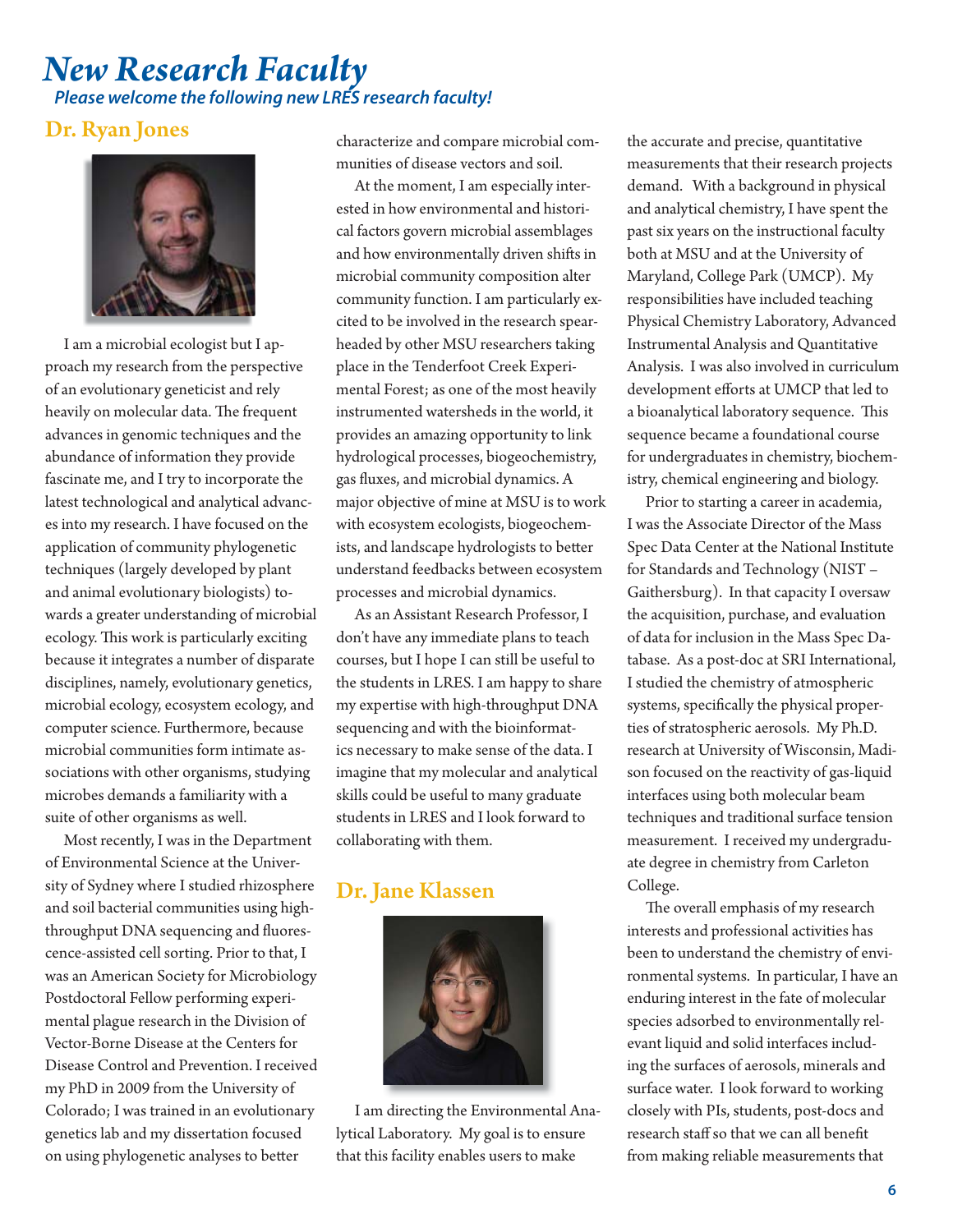## *New Research Faculty (continued)*

address important questions in environmental science. Given the breadth and depth of research activity in LRES and the scope of environmental research being performed elsewhere on campus, I hope and expect that the Environmental Analytical Laboratory will become an asset to all faculty in LRES as well as a centerpiece facility for MSU.

#### Dr. Zach Miller



 My research is focused on improving the productivity and sustainability of agricultural systems by understanding the ecology of these systems and applying these insights to improve pest management. I am involved in a variety of collaborative and interdisciplinary projects that address this topic. Much of my research focuses on the interactions between plant pests (herbivores and pathogens) and plant populations and communities and how management affects these processes.

Part of this research is being conducted on mite-transmitted cereal viruses that are the most common and damaging viral diseases in cereal crops in the Great Plains. The traditional approaches to disease management (pesticides and breeding resistant crops) have been largely ineffective for this pest complex. Adding to the challenge in controlling these diseases, these viruses and their vector survive on a wide range of noncrop grasses that can serve as reservoirs for disease. We are working to improve management of this disease by: 1) quantifying the risk of disease transmission from non-crop grasses to cereal crops and using this knowledge to understand what characteristics of these grasses determine the impacts on disease risk; 2) examining how fertilization and other management factors impact disease spread and impacts on yields; and 3) demonstrating the costs and risks of pesticide-use on this disease complex. I am also involved in research on how pathogens affect weed-crop competition and weed invasion, the effects of organic and conventional management practices and cropping systems on weed and pathogen communities and their impacts on crops, and the population ecology and control of perennial weeds in organic systems.

 I have a broad back ground in plant population and community ecology. Before coming to MSU, I earned by PhD at the University of Michigan. My thesis work focused on how plant enemies (pathogens and herbivores) act to maintain plant diversity in native plant communities. Before my doctorate, I toured the world working in ecological research. I've worked on projects in the deserts of Utah, the tall-grass prairies and farm fields of the Midwest, and the tropical forests of Central America and the Amazon basin. Prior to my work as a traveling ecologist, I received by B.S. in Biology from Luther College in Northeast Iowa.

 I'm excited to be a part of LRES and the College of Agriculture. Addressing the challenges that face agriculture in the 21st century requires collaboration between scientists from different fields and producers. At MSU, I've been really impressed by the motivation to form such partnerships and tackle these problems. I'm also enthusiastic about getting undergraduate and graduate students engaged in these issues especially through handson research experience.

## *ENSC460 (Soil Remediation) Students Study the Construction Trench Behind Leon Johnson Hall*

An energy retrofit project for Leon Johnson in Fall 2012/ Spring 2013 provided a hands-on-soil opportunity for ENSC460 (Soil remediation) students via ~400 feet of exposed trench walls. From their vantage point outside the trench, students were asked to note differences in A horizon depths, rock fragments, colors, and texture. One take-homemessage: those textbook examples of soil profiles with clear and horizontal horizon boundaries are an oversimplification of real-world variability, which all students had an opportunity to experience. *~Tony Hartshorn*



ENSC460 students have a hands-on experience probing around the construction trench analyzing the trench walls.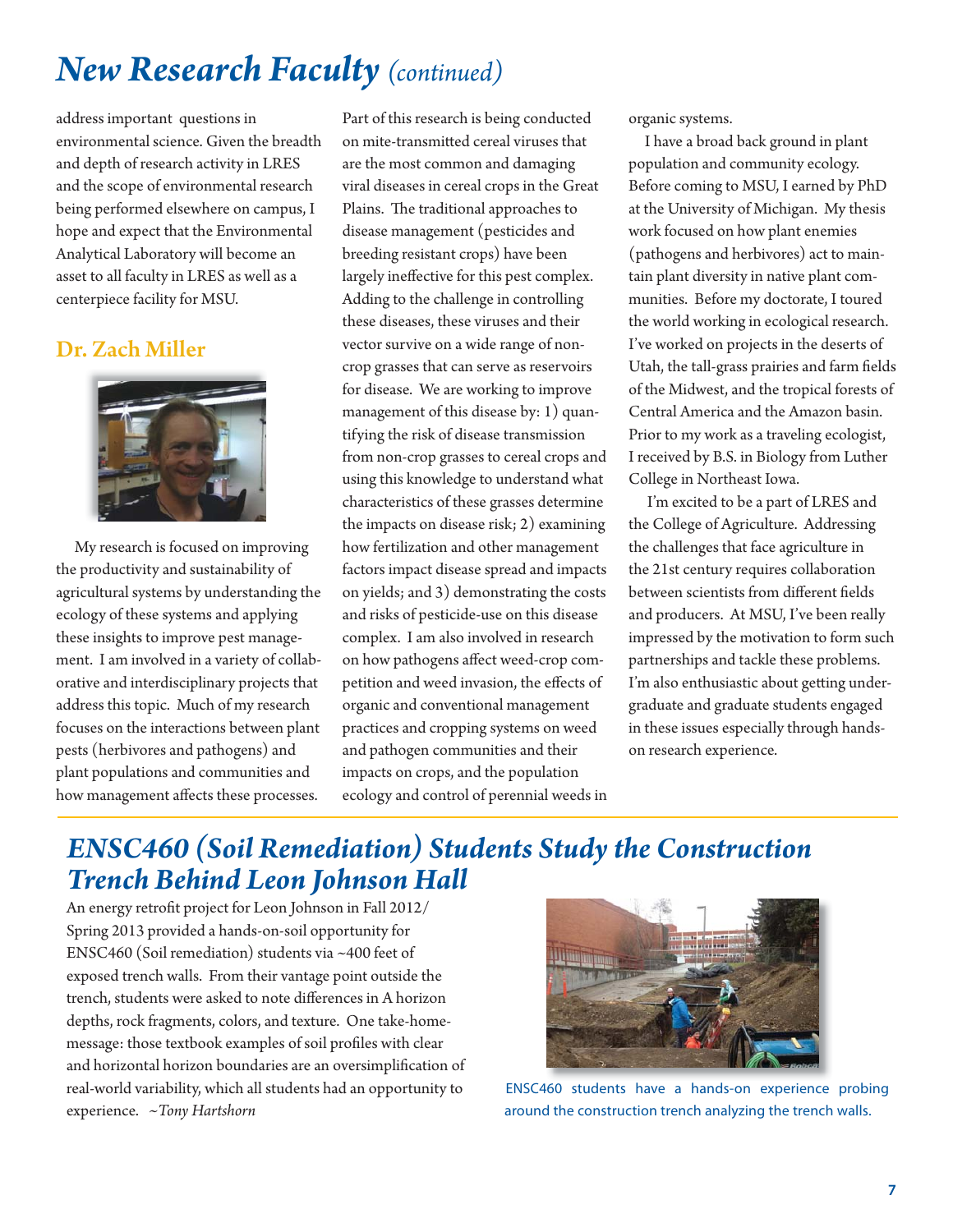## **Two LRES professors attend 5th Extended Learning Institute (XLi)** *Conference in Billings, MT*

 Scott Powell and Tony Hartshorn drove east through a late winter storm to attend the 5th annual XLi Conference (http:// www.msubillings.edu/xli2013/). The conference drew a dozen representatives from across the MSU-Bozeman campus, as well as an additional five dozen educators from other MUS institutions and regional schools.

The conference started out with several bangs-not the least of which was an opening keynote by Michael Wesch, from Kansas State University. His wide-ranging presentation "Inspiring wonder in the age of whatever" seemed like a TED talk and was punctuated by a seismic amount of noise courtesy of a demolition project literally 30 feet behind the screen. Unfazed, Dr. Wesch, who was a 2008 US Professor of the Year, reviewed the transformation of academia from a time before "knowledge machines" saturated campuses and teaching relied on a formulaic "What? How? Why?" sequence to today, when "knowledge machines" such as smartphones work best if we flip that approach to "Why? How? What?" Without a motivating "Why?" question, as we all know, those "knowledge machines" can be quite the distraction. He encouraged all of us to reframe our teaching from an "instruction" model to more of a "construction" model where vulnerability, risk-taking, and failure are encouraged.

 Several informative sessions followed, including sessions on the MSU-Bozeman campus's newly unveiled Technology Enhanced Active Learning classroom, experiential online

learning, how video games and learning can come together, and comparing online and physical classrooms.

The closing keynote was delivered by George Siemens, author of *Knowing Knowledge* and an upcoming book on *Massive Online Open Courses*. Dr. Siemens' talk (http://www. slideshare.net/gsiemens/complexification-of-higher-education) outlined some scenarios for academia. When asked to comment on the opening keynote directive to bring wonder back into the classroom, Dr. Siemens replied "I wonder what universities will look like" in the future. His talk outlined five "futures" for academia: 1. the status quo; 2. serving as accreditors ("teach globally, accredit locally"); 3. a localized/specialized model ("study locally"); 4. corporate partnerships (e.g. Arizona State University); and 5. a net model where a university serves as a new integrator of knowledge.

 It was great to network with regional educators, including many from our own campus. We appreciated the opportunity to contextualize our own efforts to engage students, both on campus and online, and we found the keynote talks in particular to be quite provocative. Perhaps the student in a 2007 Wesch video ("A vision of students today") who displays a handwritten message ("When I graduate I will probably have a job… that doesn't exist today") could be speaking for our very own LRES students! *~Scott Powell*

## *WISSARD Update*

After a decade of international and national planning, and three and a half years of project preparation, the WISSARD project successfully accessed and sampled Subglacial Lake Whillans, 800 meters beneath the West Antarctic Ice Sheet. The project was led by LRES faculty member and Chief Scientist Dr. John Priscu, and included a team of seven people from MSU. Field sampling was intense and exciting, due to the extraordinary efforts of many scientists, support and outreach staff and a talented drill team. LRES graduate students, Tristy Vick-Majors and Alex Michaud were members of the field team, and collected lake water and sediment samples - the first to ever be collected intact from an Antarctic subglacial aquatic environment. Sample processing is ongoing at MSU, and the team is planning for the second field season beginning in November 2013, where we will sample from additional locations on the Whillans Ice Stream and expand our outreach program on the ice. *~Susan Kelly*



Custom-built mobile science labs were on site in the field so that scientists like Ph.D. student Tristy Vick-Majors, can prepare samples and complete sensitive microbial and geochemical analysis in the field.







LRES Ph.D. student Alex Michaud dispensing Subglacial Lake Whillans sediment getting ready to do an experiment in the field.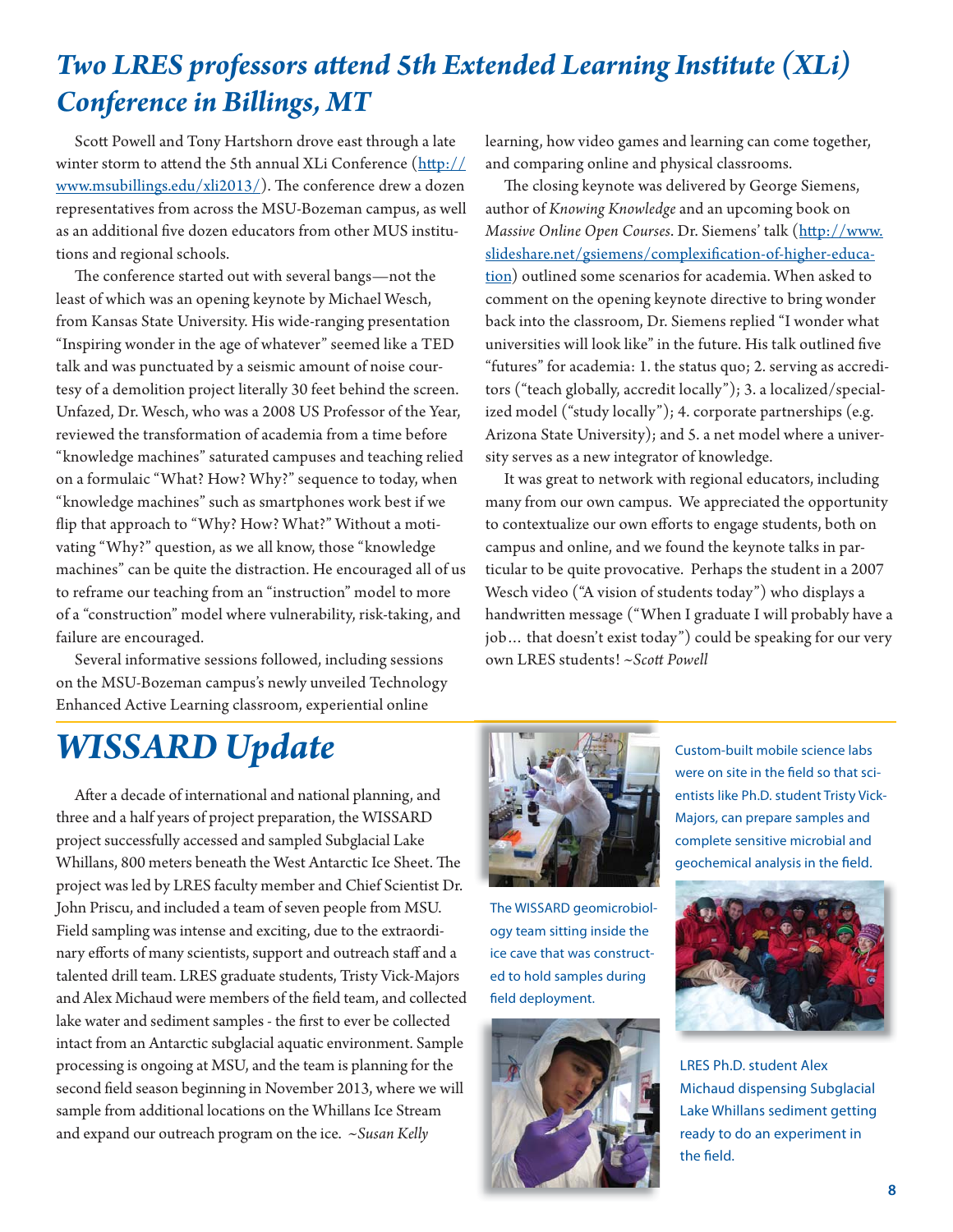### *CISM Technical Webinar Series*

The Center for Invasive Species Management (CISM) presented a three-part invasive plant management technical webinar series in March 2013. Sponsored by DuPont, the free webinars provided 240 local, state and federal agency land managers, conservation district personnel, and private applicators from 22 states with science-based information on the technical merits of herbicides and other control methods to aid in the decision-making and approval processes for on-theground invasive plant management efforts.

 Each free, half-day webinar focused on a particular region of the United States: the Pacific Northwest, Greater Southwest, and High Plains and Intermountain West. Leading experts from universities, federal agencies, suppliers, and DuPont provided stewardship and technical background information on the most effective new and existing herbicides for controlling target invasive plants in each respective region, thus enabling economical site rehabilitation and restoration.

Webinar participants:  $(1)$  increased their ability to effectively remove invasive plant species that threaten commerce, public safety, recreation, wildlife habitat, and wildland health while complying with state and federal laws; (2) learned about the best integrated management tools available for conserving healthy ecosystems and sustaining desired populations of forbs, shrubs, trees, and grasses; (3) improved their ability to

achieve restoration and conservation outcomes that are resilient to wildfire, inhibit erosion, and promote water quality-in a financially responsible, cost-effective manner—by selecting the best available herbicide tools; (4) improved the overall efficiency, effectiveness, and environmental sensitivity of herbicide applications; and (5) obtained control information, expert contacts, and resources that will improve their ability to manage invasive plants in their region.

CISM secured pesticide re-certification and continuing education credits for 81 webinar participants in 11 western states.

 So successful and well received were these webinars that plans are already in the works for subsequent webinars in 2014 in both the eastern and western U.S. Recordings of the webinar presentations and technical reading materials are available on the webinar series website: www.weedcenter.org/technicalwe-

binars.

Series.





goal of the 2013 Invasive P ristanty goal of the actual management and other land<br>is rederal agency land managem and other land<br>is revarien District parsonnell with science-based<br>is of herbicide and other control methods to aid in t<br>val processes for Each webinar will focus on a particular region of the weste<br>Pacific Northwest, Greater Southwest, and High Plains and I

### *Fire Model Workshop*



Kim Taylor doing field work in the Canterbury Region of the South Island of New Zealand earlier this year.

In December I attended the Missoula Fire Sciences Lab, Wildland Fire Assessment Tool (WFAT), and WildfireBGCv2 workshop. The workshop was run by fire experts from the USFS Missoula Fire Sciences Lab and the National Interagency Fuels Technology Transfer Team. The workshop opened with interesting and creative ways to teach fire science to school children through the FireWorks program including many hands-on games and demonstrations (the curriculum is online at www.firelab.org/science-applications/sciencesynthesis/75-fireworks). The education section was followed by various workshops on the powerful and useful models and tools that the Fire Lab has developed to help predict fire behavior, fire effects and the impact of fire management practices (models include First Order Fire Effects Model (FOFEM) and FuelCalc which are also available free online). WFAT is an

ArcGIS toolbar that provides an interface to connect Arc-GIS, FlamMap3 and FOFEM in order to spatially predict fire behavior and first order fire effects across a landscape. The last section of the workshop focused on understanding how the process based Fire BGCv2 model can help predict changes to landscapes and forest composition with changes in climate and fire frequency. The attendees were both fire scientists and fire managers hoping to use science to improve their management. Many of the models we learned about will be incredible useful in my dissertation research which is addressing the impact of lodgepole pine invasions on fire behavior and effects in New Zealand and Patagonia. Overall it was very interesting and exciting to see the progress that has been made in modeling fire behavior and predicting its impacts on various ecosystems.

*~ Kim Taylor*

Collecting data on fuel loads in sites invaded by the introduced lodgepole pine.